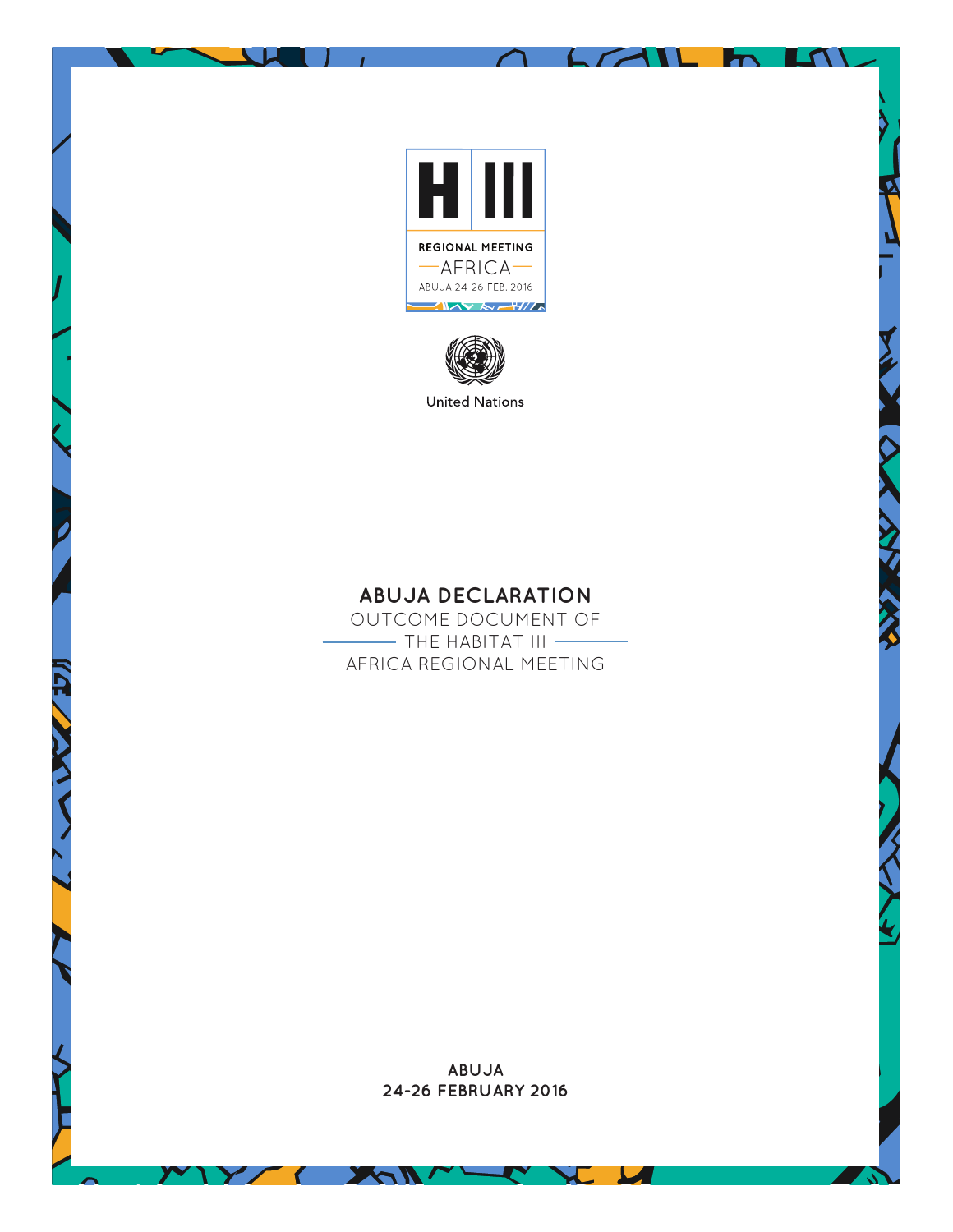**Host Partner** 



## © 2017 United Nations

The New Urban Agenda was adopted at the United Nations Conference on Housing and Sustainable Urban Development (Habitat III) in Quito, Ecuador, on 20 October 2016. It was endorsed by the United Nations General Assembly at its sixty-eighth plenary meeting of the seventy-first session on 23 December 2016.

Several official regional and thematic high-level meetings involving a wide range of participants debated priorities for the New Urban Agenda and policy recommendations in the form of a final participants' declaration from September 2015 to April 2016. The final declarations from regional and thematic meetings were considered official inputs to the Habitat III process.

The Habitat III Secretariat expresses its deep appreciation to the Federal Republic of Nigeria that provided financial support to the organization of the regional meeting.

This is a United Nations publication issued by the Habitat III Secretariat based on the Conference official document. Photocopies and reproductions of excerpts are allowed with proper credits. If any questions arise related to the accuracy of information contained in this publication, please refer to the official document, A/CONF.226/PC.3/8, Outcome document of the Habitat III Africa regional meeting.

An electronic version of this publication, as well as other documents from the Habitat III preparatory process and the Conference itself, are available for download from the Habitat III website at www.habitat3.org.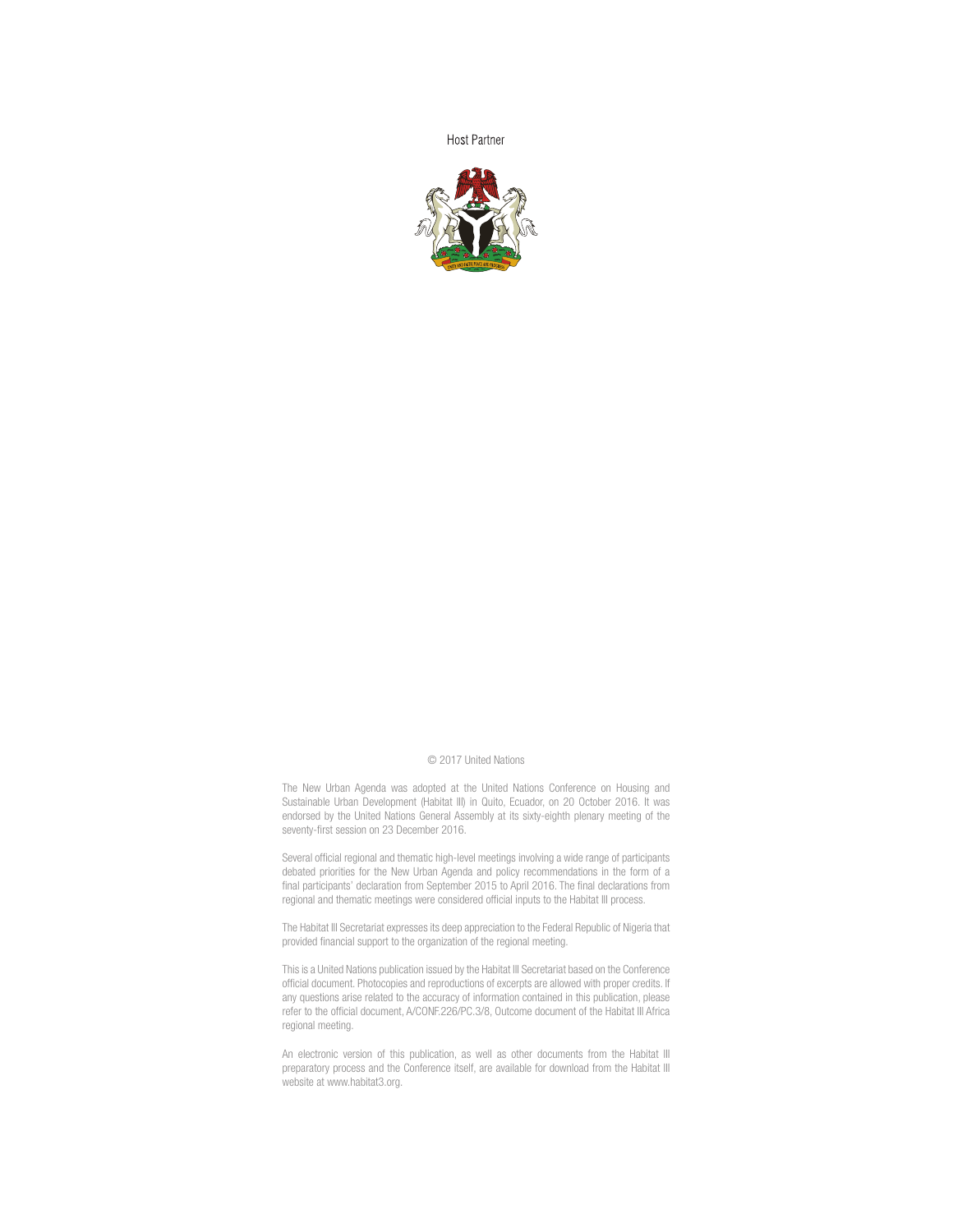

## **OUTCOME DOCUMENT OF THE HABITAT III AFRICA REGIONAL MEETING**

## AFRICA'S PRIORITIES FOR THE NEW URBAN AGENDA

We, the representatives of national government, local and regional authorities, intergovernmental organizations, United Nations agencies, professionals, academia, the private sector, civil society organizations, women, children and youth, participating in the Habitat III Africa regional meeting in Abuja, Nigeria, from 24 to 26 February 2016,

*Guided* by the African Union's Agenda 2063, as a strategic framework for ensuring inclusive socioeconomic transformation and, in this regard, recalling the importance it attaches to urbanization as a driver of structural transformation,

*Expressing our profound gratitude and appreciation* to the Government of Nigeria for convening and hosting this African regional preparatory meeting on the United Nations Conference on Housing and Sustainable Urban Development (Habitat III),

*Conveying our appreciation* to the people of Nigeria, in particular the residents of the Federal Capital Territory, Abuja, for the warm welcome and hospitality extended to the participants at this meeting,

*Commending* the Habitat III secretariat, the United Nations Human Settlements Programme (UN-Habitat) and the Economic Commission for Africa for compiling the Habitat III Africa regional report presenting the implementation of the 1996 Habitat Agenda and current urban challenges,

*Commending* also the African Union for its efforts on facilitating an inclusive process towards the Habitat III conference to articulate Africa's vision for sustainable urban and human settlements development in the New Urban Agenda,

*Recognizing* the milestones of the Habitat I and Habitat II conferences, the outcome document of the United Nations Conference on Sustainable Development, held in Rio de Janeiro, Brazil, from 20 to 22 June 2012, entitled "The future we want", relevant resolutions of the General Assembly and the Governing Council of UN-Habitat, Assembly of the African Union decision 29 (II) on urbanization and the Dakar Declaration adopted on the occasion of the fifteenth summit of the International Organization of la Francophonie, in November 2014,

*Recognizing also* the World Urban Forum as the foremost global arena for interaction among policymakers, local government leaders, non-governmental stakeholders and expert practitioners in the field of human settlements, especially the ninth session of the Forum, to be held in 2018 in Kuala Lumpur, as the first session to have a thematic focus on the implementation of the New Urban Agenda to be adopted at Habitat III,

*Encouraging* African national governments, local and regional authorities, intergovernmental organizations, United Nations agencies, professionals, academia, the private sector, civil society organizations, women, children and youth to participate at the next Habitat III thematic meeting on informal settlements, to be held in Pretoria on 7 and 8 April 2016,

*Welcoming* the initiative of the President of Nigeria on the African regional urban agenda and the strengthening of the partnership programme under UN-Habitat, and invite African Heads of State and Government to join and support the initiative,

*Looking forward* to the celebration of the twenty-second session of the Conference of the Parties to the United Nations Framework Convention on Climate Change, to be held in Marrakech, Morocco, in November 2016, as a significant step in linking the implementation of the New Urban Agenda to the framework of the climate change agreements, and welcome the initiative by the Government of Morocco to host an African ministerial forum, in May 2016 in Rabat, to advance the debate of city policies and sustainable development,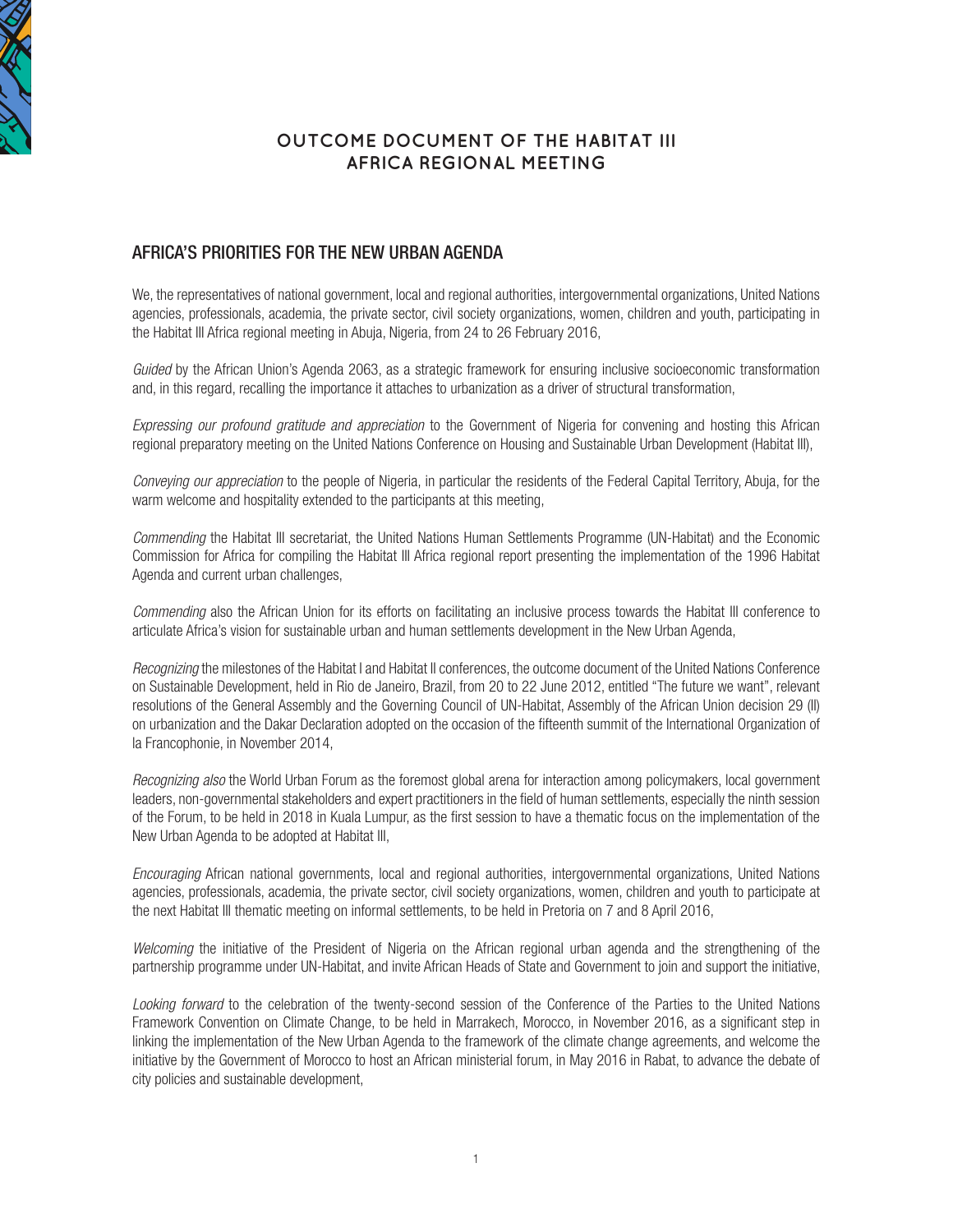

*Taking into account* the recent adoption of the 2030 Agenda for Sustainable Development, the Addis Ababa Action Agenda of the Third International Conference on Financing for Development, the Sendai Framework for Disaster Risk Reduction 2015- 2030 and the Paris Agreement under the United Nations Framework Convention on Climate Change,

*Acknowledging* that the opportunities and challenges of urbanization and human settlements have increased in scope and complexity and thus has the need to harness the full potential of the existing institutional and policy frameworks as transformative instruments for economic growth and poverty reduction,

*Mindful* that sustainable urbanization for Africa encompasses a holistic and integrated concept of human settlements on a continuum that reinforces economic, social and environmental linkages across metropolises, cities and medium-sized towns to villages where most of the continent's population still reside, requiring a multisectoral approach that strengthens partnerships at all levels, including with non-State actors,

*Aware* of the emerging challenge of forced urbanization owing to, among others, conflicts, terrorism and natural disasters, which has forced populations to move en masse from rural areas to urban centres and vice versa, and across borders, stretching existing infrastructure and resulting in increased insecurity and poverty, which need to be addressed in a comprehensive manner,

*Recommend* the following actions:

1. Harness the potential of urbanization to accelerate structural transformation for inclusive and sustainable growth by:

(a) Allocating adequate financial resources to promote sustainable urbanization and human settlements development in order to drive structural transformation for the benefit of all citizens. This should include the promotion of land titling and registration and resource generation through land base revenue and land value capture;

(b) Promoting inclusive economic growth that translates to full employment and decent jobs, as well as improved living standards, for all;

(c) Enhancing connectivity between rural and urban areas to harness the full potential of urban rural linkages;

(d) Strengthening linkages between urbanization and structural change policies, including accelerated industrialization and agricultural modernization strategies for high productivity and value addition;

(e) Strengthening and creating systems of well-connected cities and human settlements at the national and regional levels as nodes of growth on the basis on their competitive advantages;

(f) Integrating urbanization into national development planning as a cross-cutting factor driving national growth and transformation;

(g) Prioritizing planning and investment for sustainable urban mobility systems that link people, places and economic opportunities;

2. Enhance people-centred urban and human settlements by:

(a) Ensuring access to affordable basic services, including clean water, sanitation, energy, health, education and sustainable transport, as well as employment by all citizens in order to realize their full potential, in particular young people, women and people in vulnerable groups;

(b) Strengthening institutions and spatial planning systems to foster urban safety and security and as a healthy environment and to promote inclusion through participatory approaches and consultative frameworks, with special attention given to conflict and post-conflict settlements planning;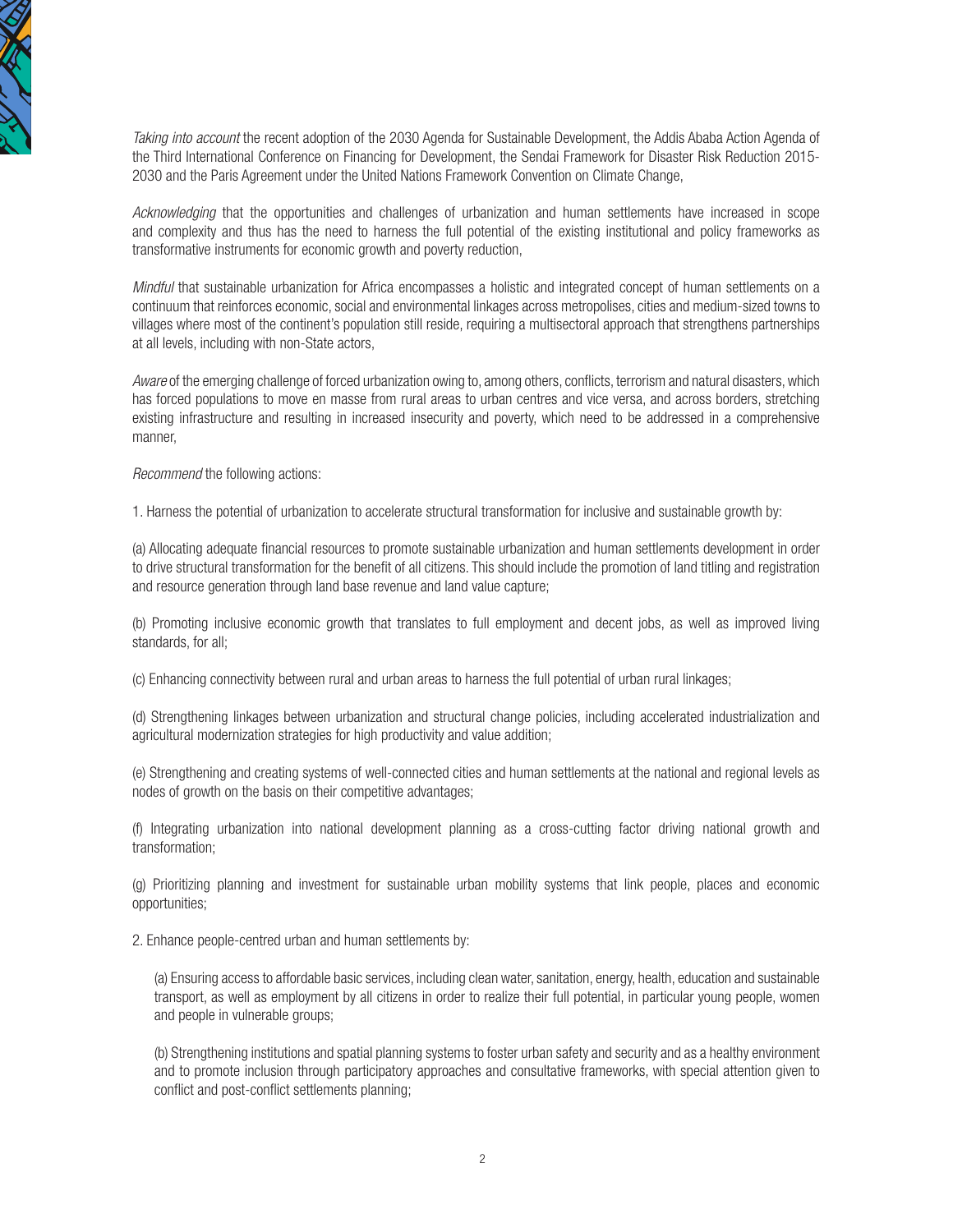

(c) Ensuring access to sustainable, affordable and adequate housing and land, and promoting slum upgrading to ensure security of tenure and access to socioeconomic facilities, taking into account the diversity of contexts, the potential of informal economies and the rights of the inhabitants:

(d) Developing and implementing clean air policies to reduce health risks through regulatory and voluntary initiatives, working with multiple stakeholders;

(e) Developing a national system of connected cities and human settlements to enhance rural-urban linkages and to advance growth and transformation on the basis of their competitive advantages;

(f) Adopting integrated national urbanization policies in the context of national development planning to facilitate multisectoral coordination and collaboration and avoid sectoral silos;

(g) Focusing on pre-emptive, spatial and programmatic urban planning to harness the full potential of urbanization and avoid irreversible and unsustainable pathways;

(h) Accommodating cultural differences, promoting localized systems of sustainable urban development and paying increased attention to the preservation of cultural heritage;

3. Strengthen institutions and systems for promoting transformative change in human settlements, including by:

(a) Enhancing capacities for rural and urban planning, governance and management, underpinned by sound data collection and use;

(b) Promoting effective decentralized urban management by technically and financially empowering cities and local governments to deliver adequate shelter and sustainable human settlements;

(c) Facilitating the participation of urban dwellers in urban governance and management;

(d) Strengthening and harmonizing urban legislation and regulation to promote and facilitate planned urbanization;

4. Enhance the contribution of urban and human settlements development to continental integration by:

(a) Taking advantage of urban corridors at the regional level for related infrastructure and other initiatives, cross-regional interaction and movement of people;

(b) Orienting regional and interregional infrastructure, facilities and initiatives to promote cross-boundary interaction and leverage the assets of urban and human settlements;

(c) Enhancing the urban dimension of existing subregional initiatives and investments;

(d) Positioning urbanization and human settlements as a driver of competitiveness through specialization and connected urban systems, namely, infrastructure, the economy and institutions, at the regional level;

(e) Developing sustainable cities with improved urban systems for improved functionality and efficiency, including energy and resource efficiency and effective delivery of urban basic services and infrastructure;

5. Enhance environmental sustainability, resilience and effective responses to climate change in cities and human settlements by:

(a) Strengthening the capacities of local governments for strategic response to climate change adaptation and mitigation across the rural-urban continuum;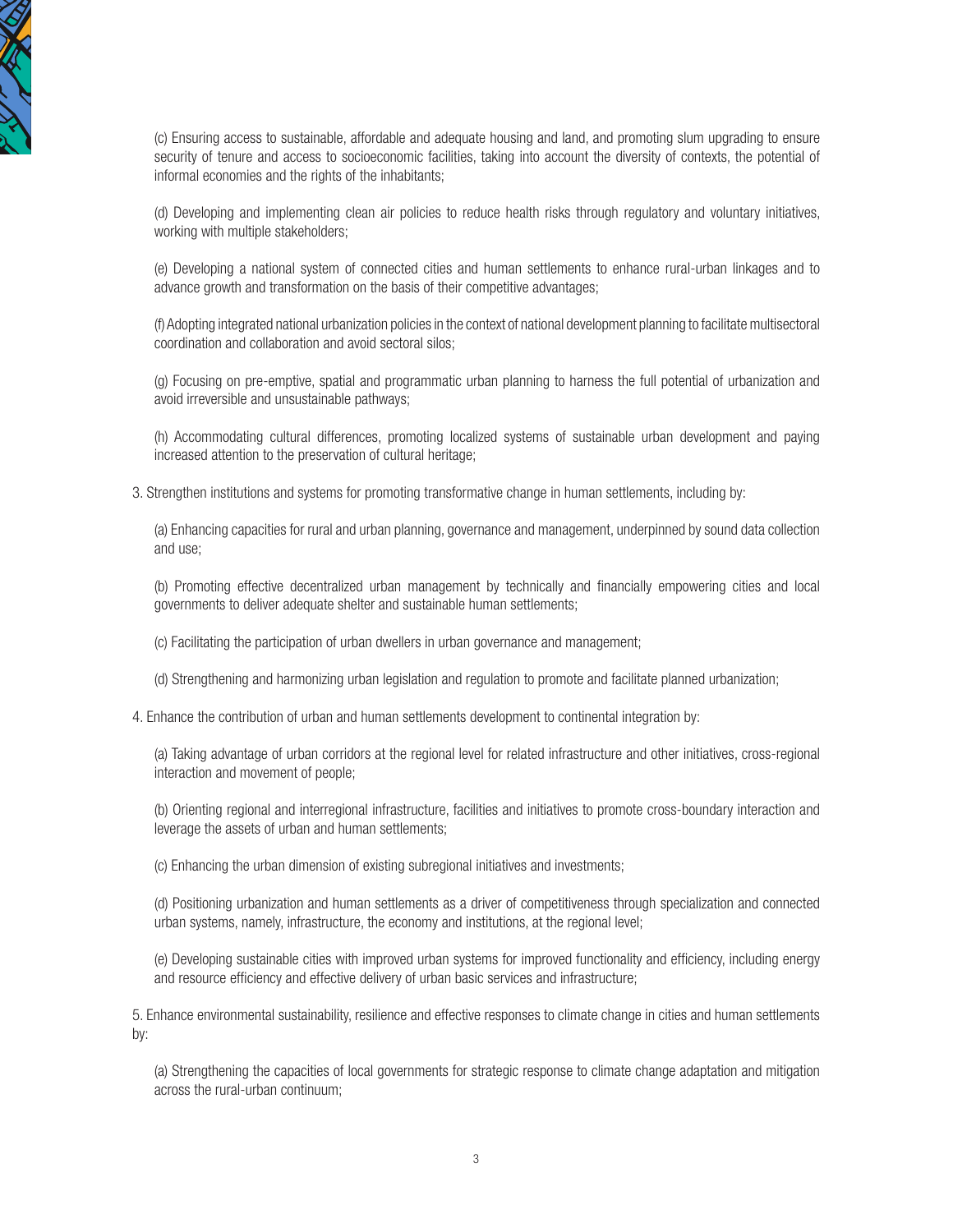

(b) Developing infrastructure that is resilient and that will reduce the impact of disasters, especially in slums and informal settlements, and building institutional capacities and mechanisms and disaster risk management and mitigation, including early warning systems and urban observatories;

(c) Promoting green building and infrastructure technologies and the application of designs that mitigate climate change and adapt to its impact, including the urban heat island effect;

(d) Fostering the utilization of sustainable renewable energy and natural resources and investment in low carbon production systems in urban centres;

(e) Promoting resource efficiency in cities to facilitate urban development in a manner that preserves rapidly diminishing natural resources and allow cities to better manage water, waste, food, land and energy;

(f) Developing systems for sustainable solid and liquid waste management, including promoting the principle of reducing, reusing and recycling resources;

6. Enhance efforts to advance a global partnership to facilitate the implementation of the new global urban and human settlements agenda by:

(a) Mobilizing financial resources from both State and non-State actors;

(b) Enhancing multi-stakeholder engagement, including the private sector, for the effective implementation of the New Urban Agenda for cities and human settlements in Africa;

(c) Enhancing capacity-building, skills and technology transfer for sustainable urban and human settlements planning and management;

7. Strengthen UN-Habitat to make it politically visible, as the key player in mobilizing all relevant actors, State and non-State, in implementing the New Urban Agenda as the outcome of Habitat III and the urban and human settlements component of the 2030 Agenda for Sustainable Development, and reiterate the importance of the Nairobi headquarters location of UN-Habitat by:

(a) Establishing universal membership at its Governing Council to give it more authority and legitimacy in decision-making;

(b) Ensuring additional, stable and predictable financial resources from both the regular and non-regular budget of the United Nations;

(c) Improving the ability of the organization to provide capacity-building to developing countries in the designing, planning, implementation and sustainable management of urban and other human settlements;

(d) Empowering UN-Habitat as the global anchor institution that mobilizes and leads all actors on the sustainable urbanization agenda and urban governance and that engages the United Nations system in the implementation of mandates on urbanization and human settlements.

In conclusion, we commit to promote the principles and the recommendations included in the present declaration for Habitat III, ensuring that this contributes to the upcoming third session of the Preparatory Committee for Habitat III, to be held in Surabaya, Indonesia, in July 2016, and to the formulation of the New Urban Agenda at Habitat III, to be held in Quito in October 2016.